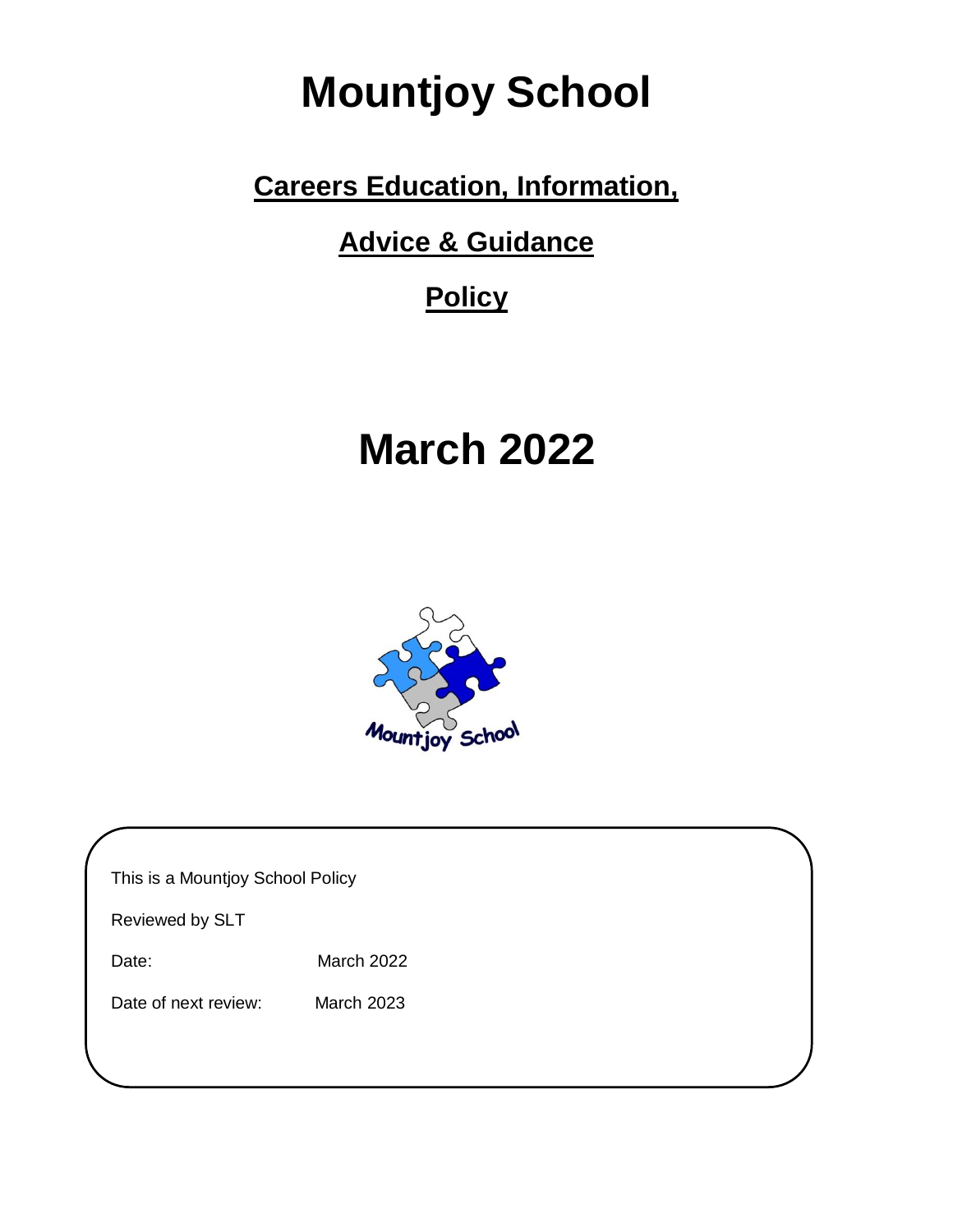## **Mountjoy School**

### **Careers Education, Information, Advice & Guidance**

### **Policy**

#### **Intent of CEIAG at Mountjoy School.**

Good quality Careers education, information, advice and guidance (CEIAG) at Mountjoy is essential to preparing young people for the opportunities, responsibilities and experiences of life along with;

- helping them to make a successful transition to adulthood through the development of skills and attitudes that will enable them to be effective adults in the wider community to the best of their ability.
- raising aspirations and supporting them to achieve their full potential.
- empowering them to plan and manage their own futures with the help of significant people.
- encouraging lifelong learning.
- challenging stereotypes and promoting equality, diversity and social mobility.
- enabling them to sustain skills for employability and personal and economic wellbeing throughout their lives.
- working towards meeting the Gatsby Benchmarks.

The **Intent** of CEIAG at Mountjoy School is to offer opportunities for:

- **self-development** to help students understand and assess themselves, develop their capabilities in managing transitions, set targets and recognise the influences on them;
- **career exploration** by providing opportunities for learning and work through activities and information sources linked to work related learning, work experience, offsite visits, community learning and enterprise education;
- **career management** where students, with their families/carers/support staff, apply the knowledge and skills they have developed to make choices and adjust plans to successfully manage change and transition into the next phase of their adult life.

#### **Implementation of CEIAG at Mountjoy School:**

Governors and staff at Mountjoy School are committed to: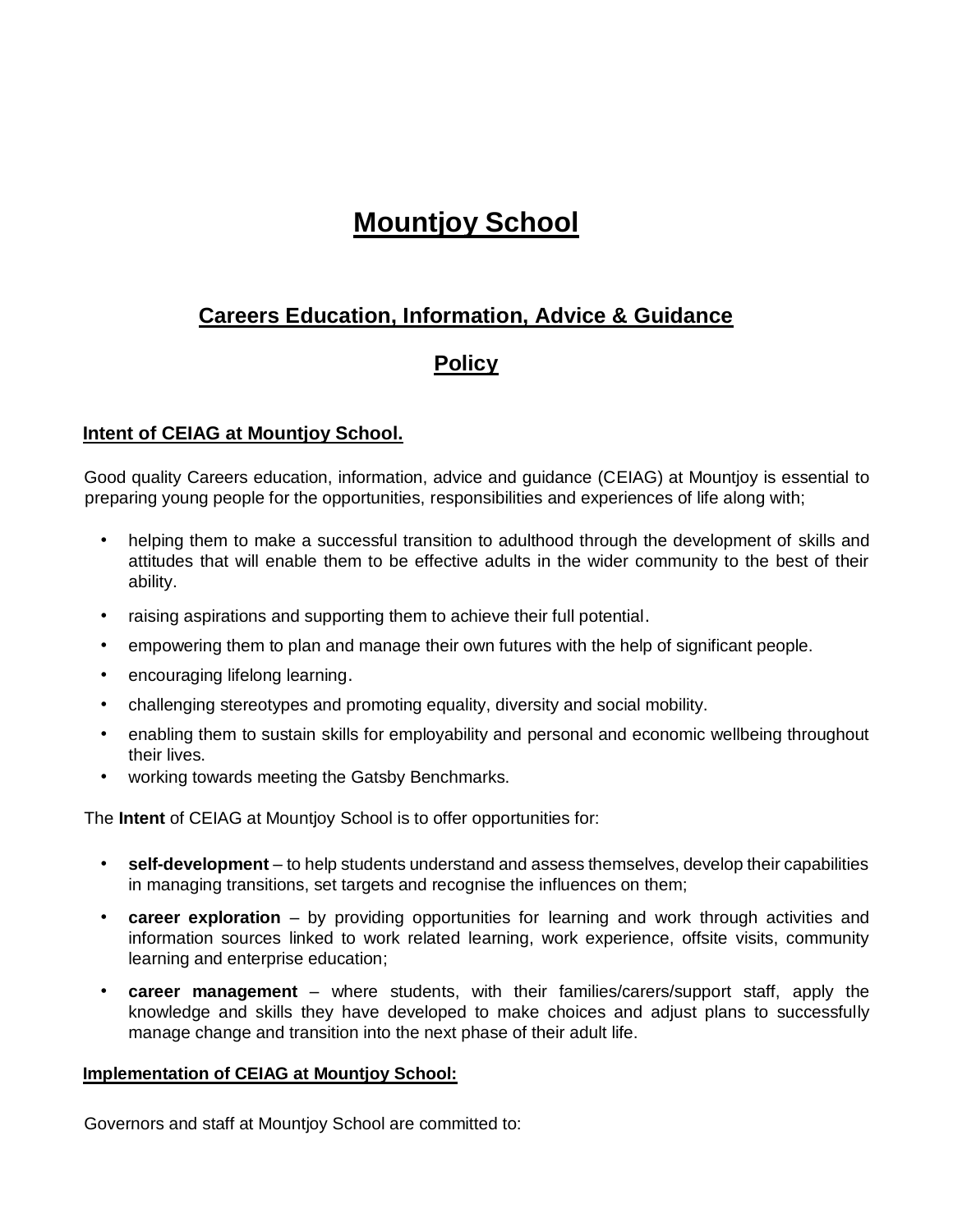- providing students with a bespoke programme of careers education and information, advice and guidance, appropriate to their needs, throughout their school career, with opportunities at key transition points to access impartial, up-to-date information and expert advice and guidance from both external and internal careers advisors;
- maximising opportunities for students by involving, where relevant, other local secondary schools/sixth forms, employers, FE and HE institutions and chosen professionals in the delivery of the Careers education.
- encouraging parental/carer involvement at all stages through careers interviews, annual reviews and transition meetings, information at key transition points, invitations to attend careers related visits, access to appropriate online resources and careers policy available on the school's website;
- paying regard to relevant guidance from the DfE, Ofsted, Compass and other agencies on improving outcomes for young people.

#### **Entitlement:**

The CEIAG programme is designed to meet the needs of all students at Mountjoy School. It is designed to be bespoke, differentiated and personalised to ensure progression through activities that are appropriate to the students' interests, strength, learning needs and development.

All Mountjoy School students are entitled to:

- learn in an environment that values and enhances their knowledge and understanding of the world of work, the economy and the community;
- have comprehensive, relevant, timely and up-to-date information about qualification choices, post-16 and post-18 options (including alternatives to university), enterprise, careers, training and employment opportunities;
- have easy access to advice and guidance which is impartial and broadens their horizons to help them work towards their future and career aspirations;
- work in partnership with their parents/carers, our chosen professionals and other community partners.

#### **Leadership and management**

The Careers Lead manages the day-to-day delivery of careers education, information, advice and guidance, in discussion with other staff including:

- Subject leaders (particularly from PCS and Enterprise Education)
- Class teachers
- Phase Leaders
- Senior Leadership Team
- Named governor with responsibility for CEIAG: John Ryde

The CEIAG programme is planned, monitored and evaluated by the Careers Lead in consultation with the staff specified above, although all staff contribute to CEIAG delivery through linking curriculum learning to careers.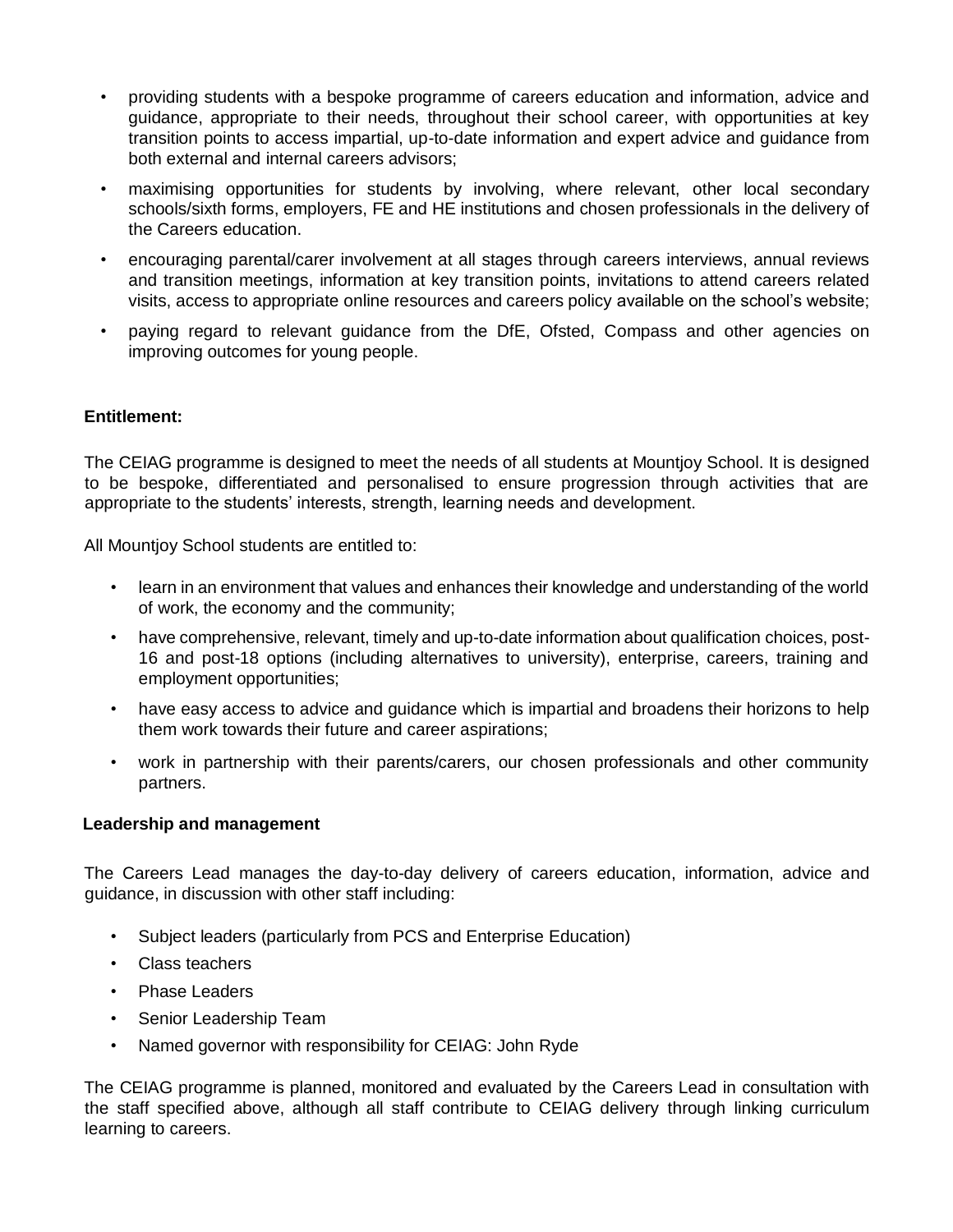Printed careers information, College prospectuses and displays in the Sixth Form building are maintained by the Careers Lead and staff team.

#### **Curriculum**

The CEIAG programme for each year group is constructed around a range of activities, experiences and resources including:

- taught careers education lessons
- assemblies
- in-school events (e.g. Post 16 Careers Coffee Mornings, Careers week)
- offsite visits (e.g. Safewise/Carymoor/Magdalen Farm)
- careers talks from employers
- CV workshops and mock interviews
- enterprise schemes
- visits to FE colleges
- visits to local businesses
- activities with other local secondary schools and colleges
- access to online resources and printed information
- participation in Careers interviews with parents/carers
- group work on employability
- both on and offsite work experience placements.

#### **Partnerships**

The school works with a range of partners to deliver the CEIAG programme, including:

- external careers advisors from Ansbury (formerly Connexions) who deliver careers guidance to students as and when needed and appropriate to individuals.
- Compass Careers Advisor
- Talentino
- other external providers of Enterprise Education such as SAMEE;
- local employers including STEM ambassadors and Apprenticeship providers;
- **FE** institutions:
- TADSS Network of Careers Leaders in Dorset Special Schools.

#### **Monitoring, review and evaluation**

The annual CEIAG development plan is reviewed regularly by the Careers Lead with the Senior Leadership Team, taking students' views into account where appropriate. Careers interviews are conducted annually.

#### **Impact of CEIAG at Mountjoy School**